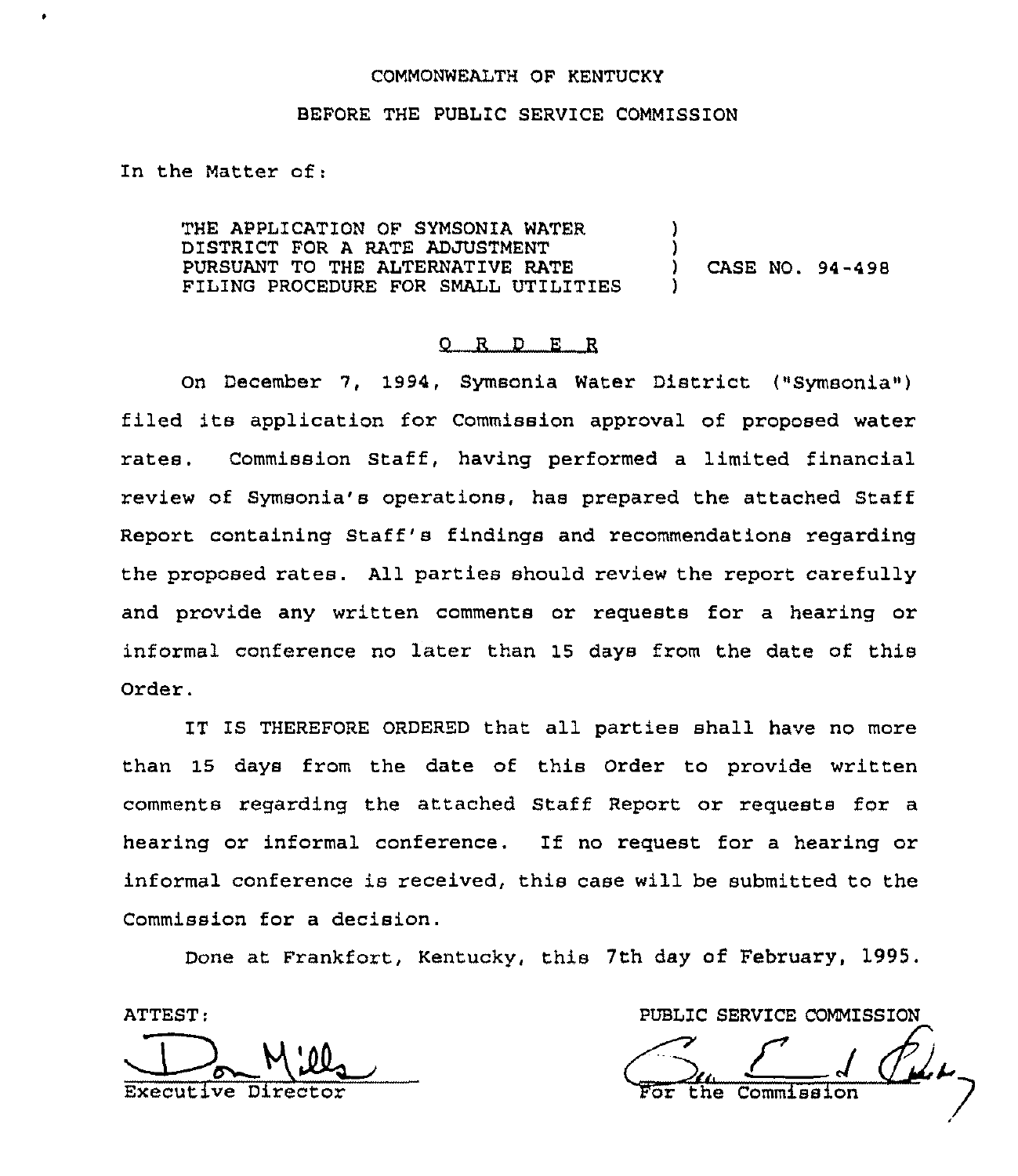## COMMONWEALTH OF KENTUCKY

## BEFORE THE PUBLIC SERVICE COMMISSION

## In the Matter of:

 $\hat{\textbf{v}}$ 

| THE APPLICATION OF SYMSONIA WATER    |                 |  |
|--------------------------------------|-----------------|--|
| DISTRICT FOR A RATE ADJUSTMENT       |                 |  |
| PURSUANT TO THE ALTERNATIVE RATE     | CASE NO. 94-498 |  |
| FILING PROCEDURE FOR SMALL UTILITIES |                 |  |

 $\sim 10$ 

STAFF REPORT

 $\mathbf{r}$  .

Prepared By: Karen Harrod, CPA Public Utility Financia Analyst, Chief Water and Sewer Revenu Requirements Branch Division of Financial Analysi

Prepared By: John Geoghega Public Utility Rate Analyst, Principal Communications, Water and Sewer Rate Design Branch Research Divisio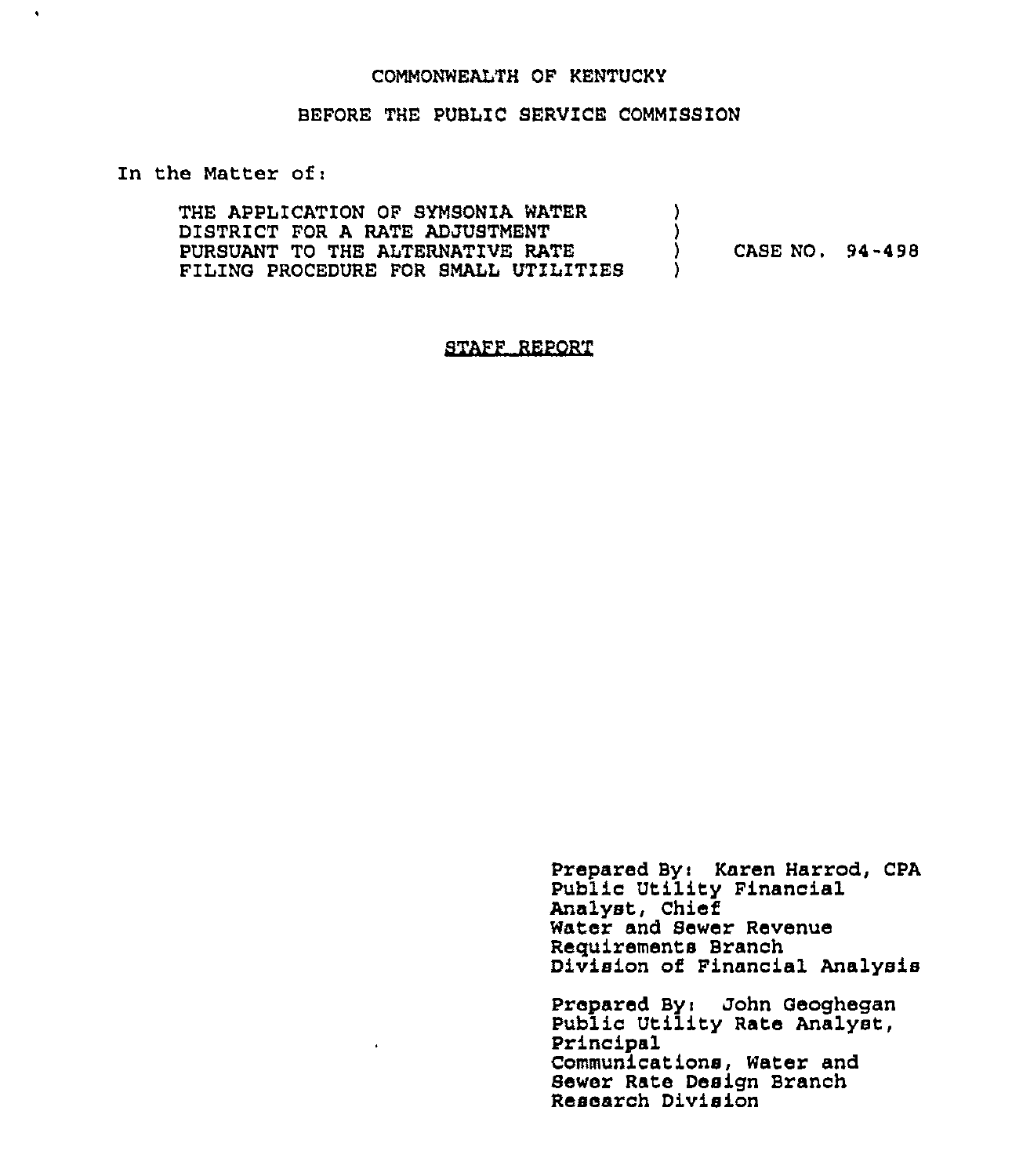# STAFF REPORT

## QN

# SYMSONIA WATER DISTRICT

#### CASE NO. 94 -4 98

On December 7, 1994, Symsonia Water District ("Symsonia") filed an application with the Kentucky Public Service Commission ("Commission") seeking approval to increase its tariffed water rates by 32 percent, an increase in annual operating revenues of \$ 13,023. Symsonia requested assistance from Commission Staff ("Staff") in the preparation of its Alternative Rate Filing Form as allowed pursuant to 807 KAR 5:076, Section 2. In order to assist in the preparation of this application, Staff performed a limited financial review of Symsonia's test year operations, the calendar year ending December 31, 1993.

The scope of the review was limited to obtaining information as to whether the test period operating revenues and expenses were representative of normal operations. Insignificant or immaterial discrepancies were not pursued and are not addressed herein.

Karen Harrod of the Commission's Division of Financial Analysis performed the limited review on August 2-3, 1994. Ms. Harrod is responsible for the preparation of this Staff Report except for the determination of Normalized Operating Revenue, Rate Design, and Attachment C, which were prepared by John Geoghegan of the Commission's Division of Rates and Research.

It should be noted that Symsonia's operations consist of both a water division and a sewer division. As a result, certain expenditures are allocated between the two divisions. For rate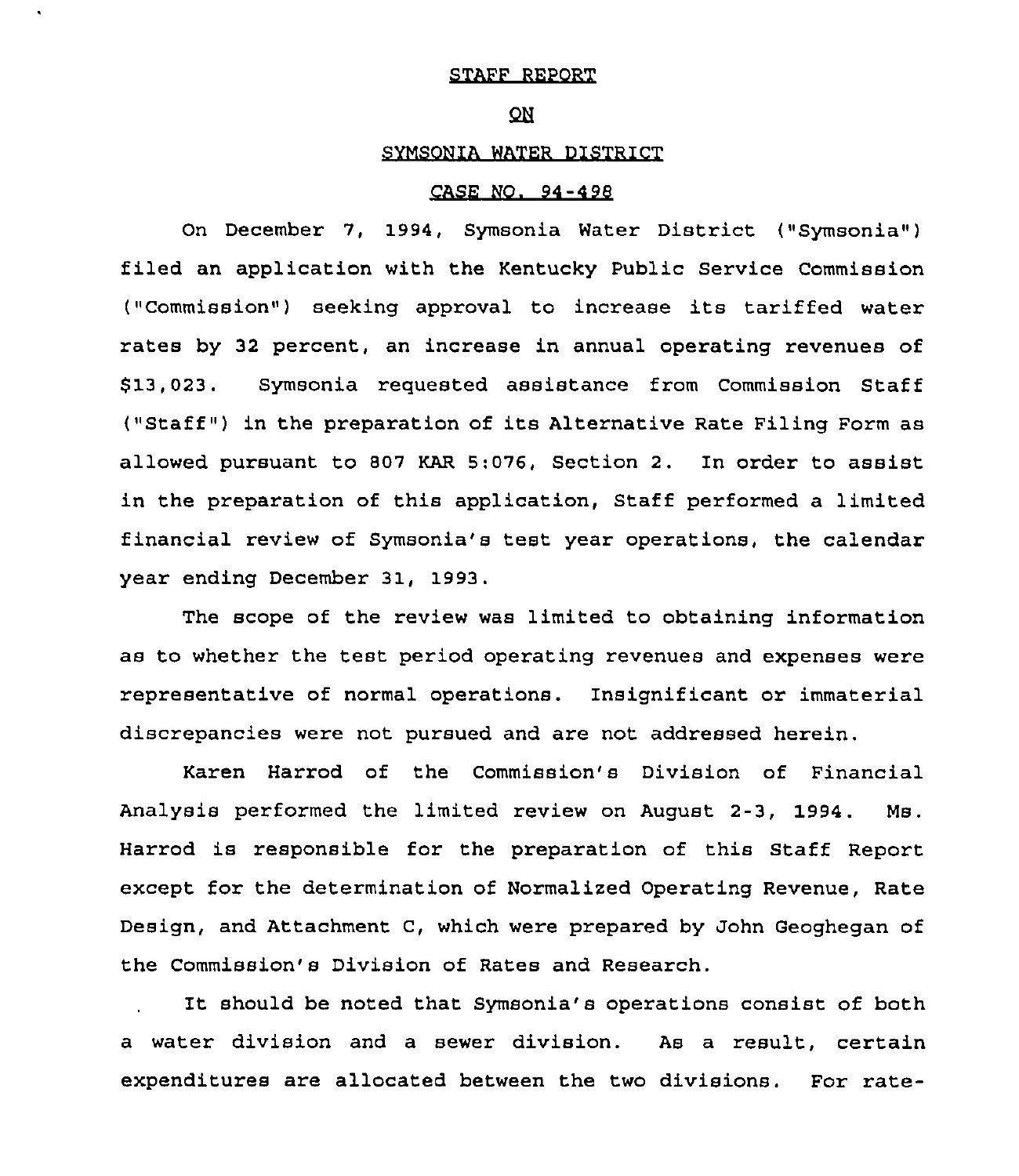making purposes, these expenditures have been allocated on a 50:50 basis, as recommended in the December 31, 1992 audit report of Staff, dated August 25, 1993.

A copy of Symsonia's Adjusted Net Operating Income Statement is shown on Attachment A. Attachment <sup>B</sup> details the revenue requirement determination. Staff recommends that Symsonia be allowed to increase its annual operating revenues by the requested amount of 913,023, The rates contained in Attachment <sup>C</sup> will achieve Staff's recommended level of revenue,

**Signatures** 

dlAdn Alltsnntl CIPll

Prbpared Byi Karbn Harrod, CPA Public Utility Financial Analyst, Chief Water and Sewer Revenue Requirements Branch Financial Analysis Division

( Ohm Llasheran

Public Utility Rate Analyst, Principal Communications, Watex and Sewer Rate Design Branch Rates and Research Division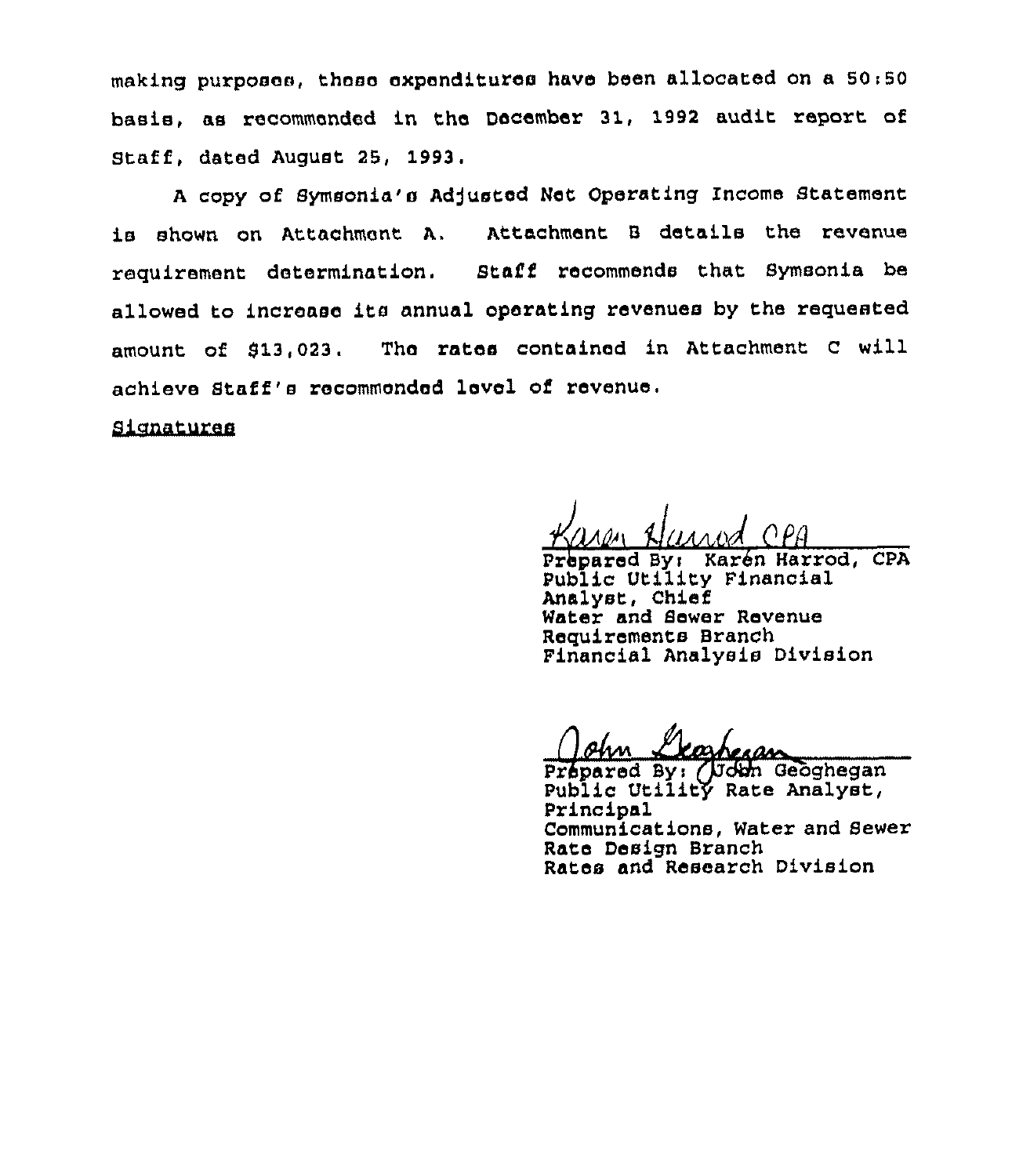## ATTACHMENT A STAFF REPORT CASE NO. 94-498

## SYMSONIA WATER DISTRICT STATEMENT OF OPERATIONS Test Year Ended 12/31/93

|                                                                                                                                                                                                                               | <u>Test Year</u>                                                                             | Recommended<br>Adjustments                                             | Adjusted<br>Test Year                                                                 |
|-------------------------------------------------------------------------------------------------------------------------------------------------------------------------------------------------------------------------------|----------------------------------------------------------------------------------------------|------------------------------------------------------------------------|---------------------------------------------------------------------------------------|
| Operating Revenues                                                                                                                                                                                                            | \$40,772                                                                                     | \$() 601)(A) \$40,171                                                  |                                                                                       |
| Operating Expenses:<br>Salaries & Wages<br>Purchased Power<br>Fuel for Power Production<br>Chemicals<br>Materials & Supplies<br>Outside Services<br>Insurance<br>Miscellaneous<br>Depreciation<br>Taxes other than Inc. Taxes | \$11,827<br>180<br>2,714<br>2,372<br>3,763<br>1,870<br>1,414<br>517<br>5,900<br><u>1,298</u> | \$.<br>9,353 (B)<br>$4,604$ (C)<br>50(D)<br>2,065<br>(E)<br>(F)<br>716 | \$21,180<br>180<br>2,714<br>6,976<br>3,763<br>1,920<br>1,414<br>517<br>7,965<br>2.014 |
| Total Operating Expenses                                                                                                                                                                                                      | \$31.855                                                                                     | \$16.788                                                               | \$48,643                                                                              |
| Operating Income                                                                                                                                                                                                              | 8,917                                                                                        | (17, 389)                                                              | (8, 472)                                                                              |
| Other Income                                                                                                                                                                                                                  | 2,082                                                                                        |                                                                        | 2,082                                                                                 |
| Other Expense                                                                                                                                                                                                                 | 25                                                                                           | <u>25</u> )(G)                                                         | 0                                                                                     |
| Net Income                                                                                                                                                                                                                    | \$10.974                                                                                     | (17.364)                                                               | <u>(6,390</u>                                                                         |

## A. Ooeratina Revenues

Symsonia's reported operating revenue from rates was \$40,772. Staff performed a billing analysis which indicated Symsonia's present rates should produce \$40,171 annually, resulting in a \$601 adjustment.

#### Salaries & Wages **B.**

This account has been increased by \$9,353 to reflect the current level of salary expense including a 25 cent per hour raise for each employee which became effective January 1, 1995, During the test year only 34 percent of salary expense was allocated to Symsonia's water operations. This adjustment allocates 50 percent of total salary expense to water operations.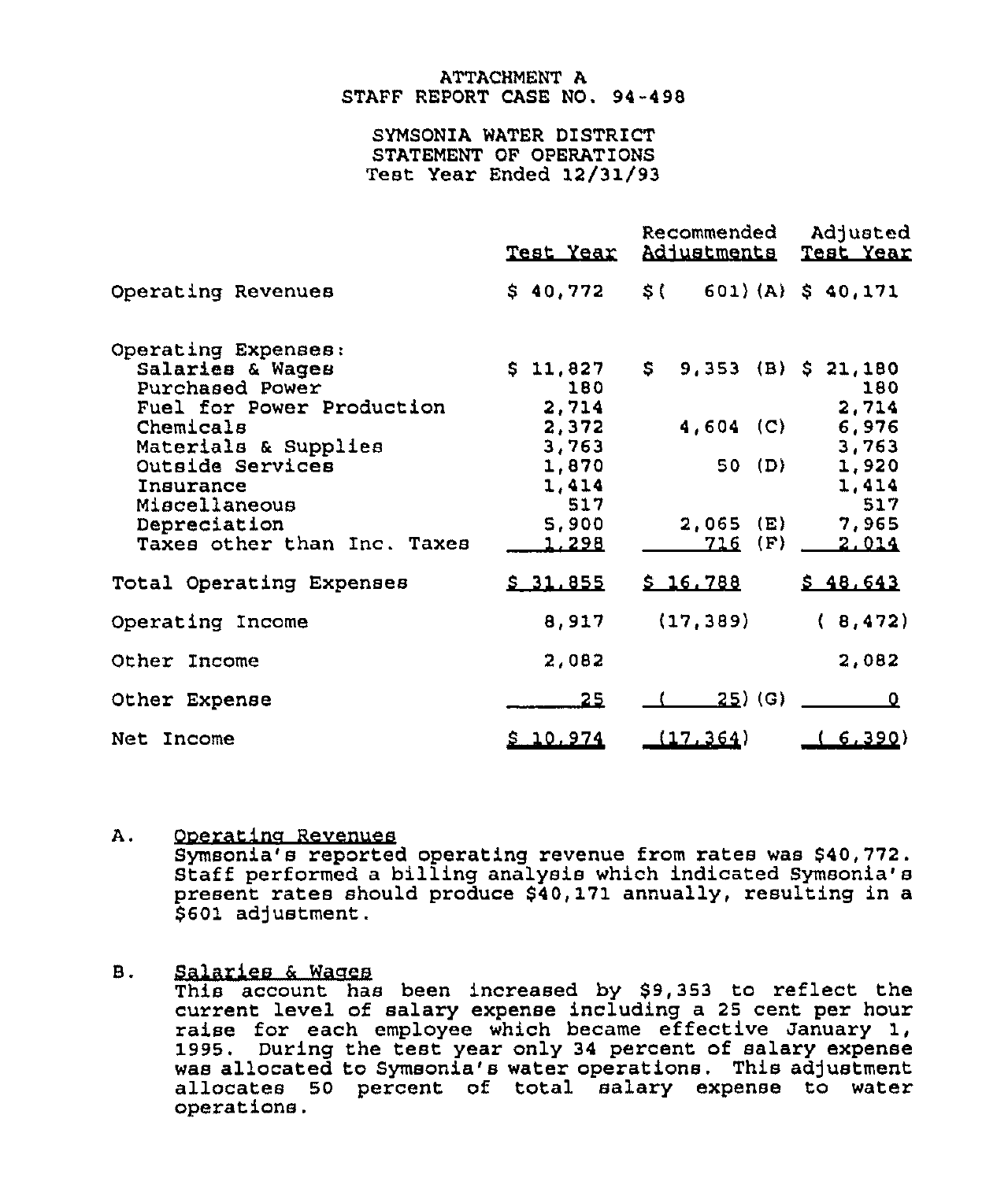Chemicals  $\mathsf{C}$ .

This account has been increased by \$4,604 to reflect the increased cost of chemicals required subsequent to the test year,

| <b>Vendor</b>        | Description                                 | Water    |
|----------------------|---------------------------------------------|----------|
| McCoy & McCoy        | Phase I Chemicals<br>(Began using 8/94)     | \$1,385  |
| PBS Chemical Co.     | Soda Ash Lite<br>2 bags x 52 wks. x \$30.95 |          |
|                      | (Began using 9/94)                          | $-3.219$ |
| Recommended Increase |                                             | \$4,604  |

Outside Services D.

This account has been adjusted to reflect the current level of expense for accounting services, an increase of \$100 over the teat year level.

| 1994 Expense<br>Test Year Expense | <b>Total</b><br><b>S700</b><br>-600 | 501-Sewer<br>\$350<br><u>_300</u> | 50%-Water<br>5350<br>300 |
|-----------------------------------|-------------------------------------|-----------------------------------|--------------------------|
| Recommended Increase              | \$100                               | <u>s so</u>                       | <u>s 50</u>              |

Deoreciation Rxoense  $E_{\perp}$ 

Test year depreciation expense was adjusted to include depreciation for necessary capital expenditures that have been or will be purchased when funds are available.

| Description<br>2 Fire Hydrants<br>Backhoe (50% - Water) | <b>Total</b><br>Est, Cost<br>S 1,397<br>39.900 | Estimated<br>Serv, Life<br>20 yrs.<br>$10$ $VFB$ . | Annual Exp.<br>70.00<br>1,995.00 |
|---------------------------------------------------------|------------------------------------------------|----------------------------------------------------|----------------------------------|
| Recommended Increase                                    |                                                |                                                    | \$2,065,00                       |

Taxes other than Income Tax  $\mathbf{F}$ .

> This account has been adjusted to reflect the appropriate increase in PICA expense based on the recommended increase to test year salaries and wages expense.

H. Other Exoense

This account has been adjusted to eliminate interest expense on long-term debt that was paid in full during the test year.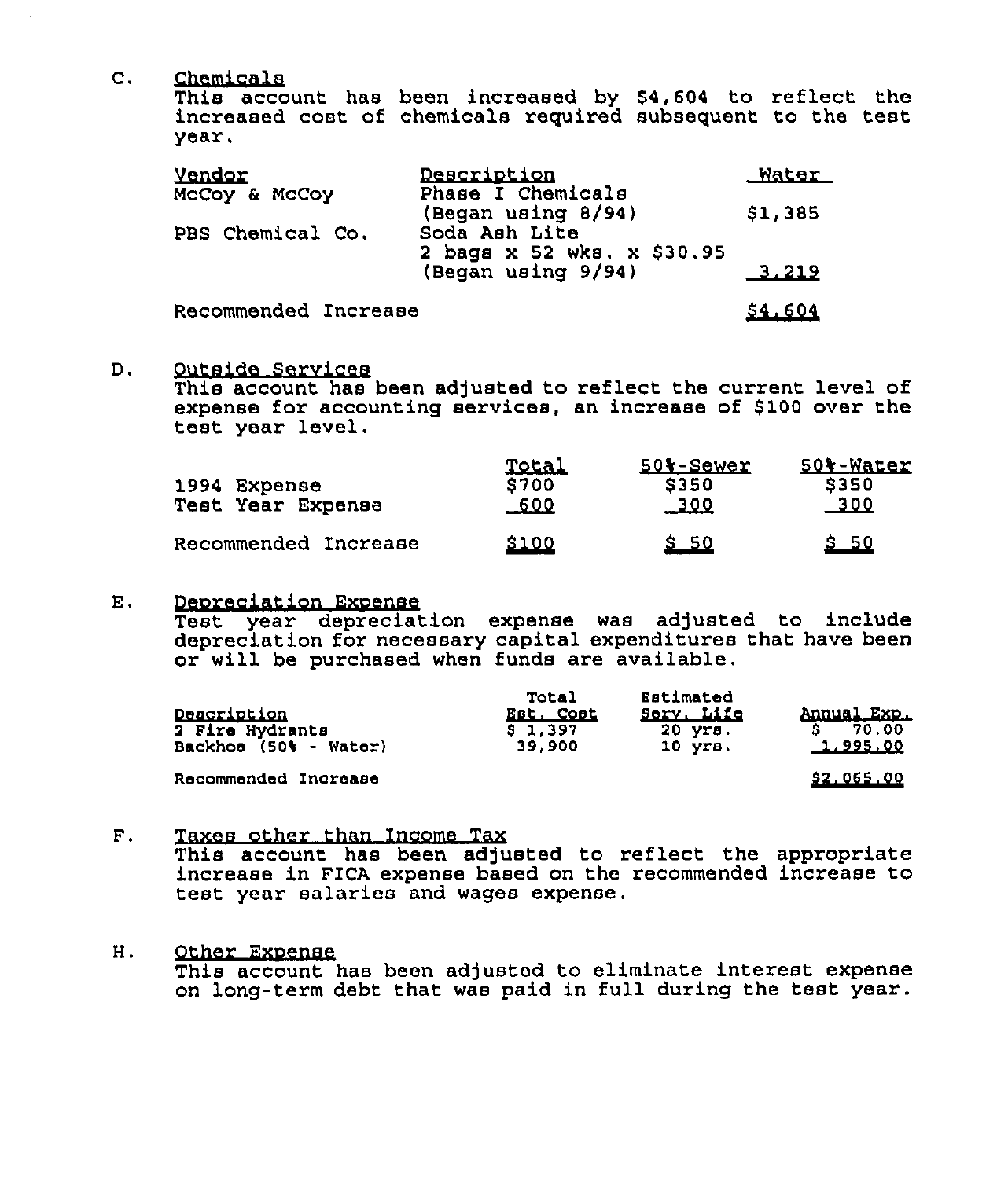# ATTACHMENT B STAFF REPORT CASE NO. 94-498

 $\mathcal{A}$ 

 $\hat{\mathbf{r}}$ 

# SYNSONIA WATER DISTRICT REVENUE REQUIREMENT DETERMINATION

| Pro forma Present Rate Operating Expenses<br>Operating Ratio        | \$48,643<br>$+ 88$ |
|---------------------------------------------------------------------|--------------------|
| Required Revenue                                                    | \$55,276           |
| Pro forma Present Rate Operating Revenues<br>$LeB:$<br>Other Income | 40,171<br>2.082    |
| Recommended Revenue Increase                                        | \$13.023           |
| Percentage Increase                                                 | 32 t               |